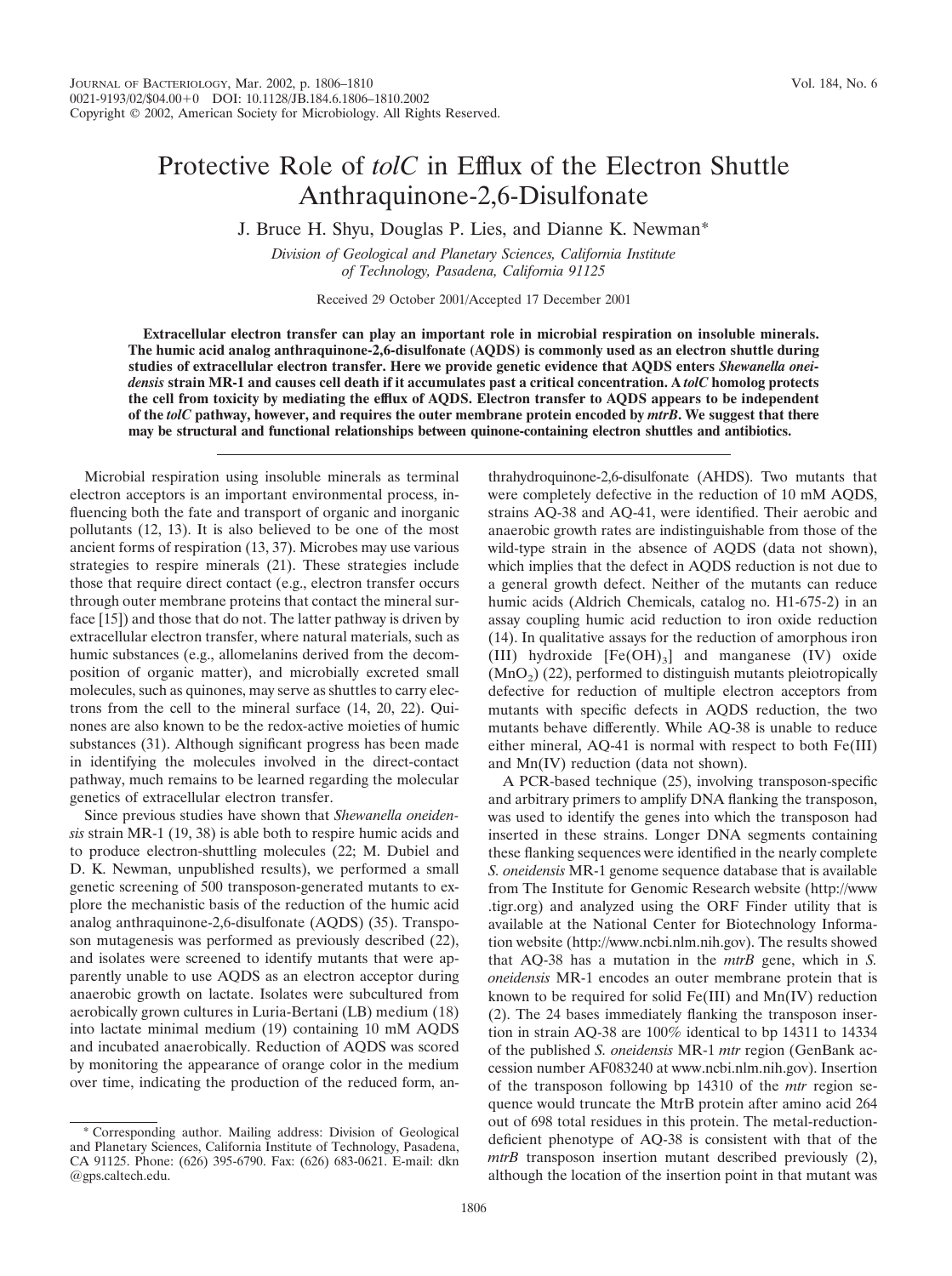never reported. Because *mtrB* appears to be at the end of an operon (2, 3), it seems likely that the transposon insertion affects only this gene. Thus, our result suggests that at least part of the pathway leading to the reduction of minerals is the same as that leading to the reduction of humic substances. Given that some fraction of humic substances is not likely to be taken up by the cell due to their large molecular weight or sorption to mineral surfaces (17), it seems reasonable that outer membrane proteins would be involved in their reduction.

The 30 bases immediately flanking the transposon insertion in strain AQ-41 are 100% identical to bp 3049332 to 3049362 of the *S. oneidensis* MR-1 genome. The open reading frame (ORF) from *S. oneidensis* strain MR-1 containing this sequence encodes a protein that is most closely related to a *Vibrio cholerae* TolC homolog (VC2436) and to the TolC protein from *Escherichia coli* strain K-12. The *S. oneidensis* protein exhibits 48% identity and 65% similarity at the amino acid level to *V. cholerae* VC2436 versus 43% identity and 63% similarity to the *E. coli* TolC protein by a BLAST2 pairwise alignment. The transposon inserted after bp 1000 of the ORF, which would truncate the protein product after amino acid 333 out of 680 total residues. Our analysis of the *S. oneidensis* genome segment encoding the TolC homolog indicates that this ORF is apparently monocistronic, since both flanking ORFs are encoded on the opposite DNA strand. Thus, the transposon insertion in AQ-41 is unlikely to have caused a polar effect.

To determine whether other TolC homologs might be present in *S. oneidensis* strain MR-1, the *E. coli* TolC protein sequence and the protein sequence from the ORF disrupted in strain AQ-41 were used to search the *S. oneidensis* MR-1 genome in a BLAST analysis. In addition to the ORF disrupted in AQ-41 (which we refer to as the *S. oneidensis tolC* gene hereafter), two other ORFs were identified. The protein encoded by the first ORF shows 22% identity and 36% similarity at the amino acid level to the entire TolC protein from *E. coli*. This protein is most closely related to the protein encoded by ORF NMB1714 from *Neisseria meningitidis* (30% identity and 53% similarity at the amino acid level); this ORF encodes a putative multidrug efflux pump channel protein. Other outer membrane and efflux proteins related to TolC were similarly related to this *S. oneidensis* protein as determined by the BLAST and Cognitor functions of the ORF Finder program. The second ORF encodes a protein that exhibits 21% identity and 39% similarity at the amino acid level to the entire sequence of the *S. oneidensis* TolC protein but has only 23% identity and 44% similarity to 166 amino acids near the carboxyl terminus of the 495-amino-acid TolC protein of *E. coli*. This protein is most closely related to a putative agglutination protein in *V. cholerae* (ORF VC1621) (42% identity and 64% similarity at the amino acid level), although it is also related to other outer membrane and efflux proteins similar to TolC.

In *E. coli*, *tolC* encodes an outer membrane transport protein (24, 27) that is part of several efflux pump systems, including the AcrAB-TolC efflux pump (5, 16). This is an energy-dependent efflux system belonging to the resistance/ nodulation/cell division family (26). Mutational and other analyses suggest that this system may be the major efflux system in *E. coli* involved in resistance to a variety of toxic molecules, including antibiotics, dyes, and detergents (1, 23, 30, 32, 36, 40). We have identified homologs with high similarities to AcrA and AcrB in the *S. oneidensis* MR-1 genome sequence database (44% identity and 58% similarity to *E. coli* AcrA and 64% identity and 78% similarity to *E. coli* AcrB at the amino acid level with ORFs from the *S. oneidensis* MR-1 genome database), suggesting that this organism uses a similar efflux pathway for protection against toxic compounds. Therefore, it seemed likely that the inability of strain AQ-41 to reduce AQDS was due to a toxic effect of AQDS as opposed to a specific defect in AQDS reduction.

A toxicity test proved this hypothesis (Fig. 1A and B). Cells from aerobically grown cultures in LB medium were subcultured into either 96-well microtiter plates (for AQDS reduction determination) or 12-mm-diameter test tubes (for cell number determinations by dilution and plating) containing LB medium plus 0, 1, or 10 mM AQDS. Under static aerobic growth conditions, strain AQ-41 grew as well as wild-type strain MR-1 in LB medium containing no AQDS or 1 mM AQDS. The anaerobic environment that developed at the bottom of the microtiter plate wells allowed both strains to reduce AQDS to AHDS at this concentration, which demonstrates that AQ-41 is not defective in AQDS reduction. When the AQDS concentration was increased to 10 mM, the growth of AQ-41 was severely hampered. Similar results were observed under strictly anaerobic conditions. This experiment could not resolve whether AQDS itself was the toxic compound; it is also possible that a toxic by-product was produced during the reduction of AQDS or that the reduced product, AHDS, was the active toxic compound.

To investigate whether the toxic effect was independent of the reduction of AQDS, we performed a similar toxicity test with *E. coli* K-12 derivatives ZK95 (strain MC4100; genotype, F- *araD139* (*argF-lac*)*U169 rpsL150 relA1 flbB5301 deoC1 ptsF25 thi-1 recA1*) and the *tolC* mutant ZK796 (MC4100  $tolC::Tn10)$  (42), using the optical density at 600 nm ( $OD<sub>600</sub>$ ) from the microtiter plate wells to follow growth. *E. coli* is not able to reduce or respire AQDS, as both the parent strain (ZK95) and ZK796 showed no change of color in the medium (Fig. 1C). However, growth of the *E. coli tolC* mutant was completely inhibited when exposed to 10 mM AQDS, while no growth inhibition was observed with 1 mM AQDS (Fig. 1D). This indicates that AQDS itself is the major toxic compound for *E. coli* K-12 and that the protective effect of *tolC* is probably due to its role in the efflux of toxic compounds. Since *tolC* is required for the increased resistance of both *E. coli* K-12 and *S. oneidensis* MR-1 to AQDS, it seems likely that a similar mechanism is operating in both organisms.

To confirm that AQDS accumulates inside the cells of the *S. oneidensis tolC* mutant and kills them, dense suspensions  $(10<sup>9</sup>$  cells/ml) of exponentially growing LB cultures of wild-type *S. oneidensis* strain MR-1 and strain AQ-41 were prepared and resuspended in a nongrowth medium (2.5 g of bicarbonate/ liter) containing 10 mM AQDS. Over a period of several days of aerobic incubation at room temperature (22 to 25°C), viable cell numbers dropped at a faster rate in the AQ-41 cultures than in the wild-type cultures. Similarly, the total concentration of AQDS (including AHDS) in the culture supernatants decreased at a faster rate for AQ-41 than for the wild-type strain (data not shown). These results imply that AQDS enters the cells by an unknown pathway and kills the cells if it accumulates inside beyond a critical concentration. While a basal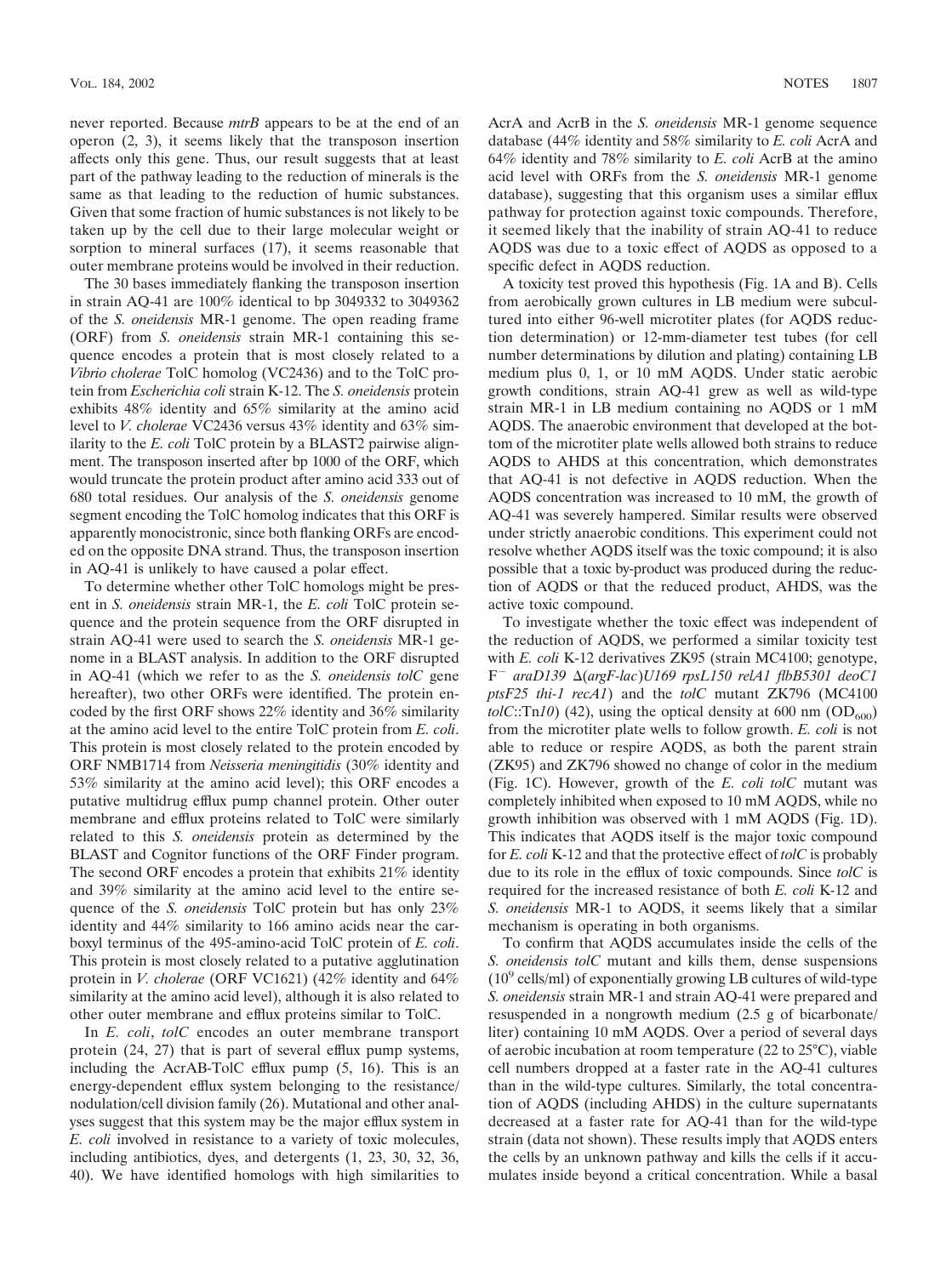А

## C



FIG. 1. The toxicity test for AQDS. (A) Microtiter plate assay comparing AQDS reduction by *S. oneidensis* strain MR-1 (wild type) to that by the AQ-41 (*tolC*) mutant for different concentrations. Dark-colored wells indicate production of AHDS. The well at the left end of each panel shows an uninoculated control, and the remaining five wells are replicates. Both strains can reduce 1 mM AQDS, but the *tolC* mutant cannot reduce 10 mM AQDS. (B) Wild-type *S. oneidensis* shows similar growth rates in LB medium containing 0 to 10 mM AQDS, whereas the *tolC* mutant cannot grow in the presence of 10 mM AQDS.  $\Box$ , wild type at 0 mM;  $\triangle$ , wild type at 1 mM;  $\Diamond$ , wild type at 10 mM;  $\blacksquare$ , *tolC* mutant at 0 mM;  $\blacktriangle$ ,  $tolC$  mutant at  $1 \text{ mM}$ ;  $\bullet$ ,  $tolC$  mutant at  $10 \text{ mM}$ . (C) Microtiter plate assay comparing AQDS reduction by the *E. coli* wild-type strain to the  $tolC$ mutant for different concentrations. The well at the left end of each panel shows an uninoculated control, and the remaining five wells are replicates. Neither strain can reduce AQDS at any concentration, and shading in the wells is indicative of cell growth. (D) The wild-type *E. coli* strain shows similar growth rates in LB medium containing 0 to 10 mM AQDS, whereas the *tolC* mutant cannot grow in the presence of 10 mM AQDS. Symbols are as for Fig. 1B.

level of nonspecific efflux may permit AQ-41 cells to tolerate AQDS at low concentrations, a *tolC*-dependent secretion pathway appears to be the primary efflux route for this compound in wild-type MR-1.

Given that AQDS can be toxic at high levels, we asked whether transcription of the *tolC* gene was sensitive to the concentration of AQDS in the medium. The transposon used to generate strain AQ-41 (41) created a *lacZ* transcriptional fusion to the *tolC* gene, allowing us to monitor its expression by the production of  $\beta$ -galactosidase (18) from exponentially growing aerobic LB cultures in the presence of nonlethal AQDS concentrations. Although the *tolC* gene appeared to be expressed constitutively at low levels in the absence of AQDS, its expression increased reproducibly by about a factor of two when AQDS concentrations rose to high levels in the medium (5 mM). To verify that the induction of *tolC* gene expression was not simply a general response to the presence of an inhibitor, we tested expression in the presence of various concentrations of gentamicin (0 to 0.5  $\mu$ g/ml), a hydrophilic aminoglycoside antibiotic. Aminoglycosides do not appear to be transported by TolC-linked efflux pathways (32). As expected, *tolC* gene expression did not vary as a function of the presence of gentamicin, suggesting that the induction by AQDS reflected exposure to a compound transported by a TolC-linked efflux pathway. TolC has previously been reported to be a minor outer-membrane protein (39). Accordingly, the low level of expression of the *tolC* gene is not surprising, and the small fold increase in gene expression in response to increasing AQDS concentration may be significant.

AQDS, like many electron-shuttling compounds, has a structure similar to aromatic antibiotics, such as tetracycline, doxorubicin, and pyocyanin (9) (Fig. 2A). To test whether these compounds share similar efflux pathways, we performed diskdiffusion toxicity tests with the AQ-41 mutant and these compounds. When we placed a disk containing low levels of tetracycline or doxorubicin (15  $\mu$ l of 15  $\mu$ g/ml solutions; i.e., 225 ng of antibiotic) on an LB plate inoculated to provide a lawn of *S. oneidensis* cells, the wild-type strain MR-1 could grow up to the border of the disk, whereas the AQ-41 mutant could not grow within a 5-mm radius around the disk (Fig. 2B). AQ-41 also showed increased sensitivity to pyocyanin in microtiter plate toxicity assays (M. E. Hernandez and D. K. Newman, unpublished results). The similar effects of tetracycline, doxorubicin, pyocyanin, and AQDS on strain AQ-41 (i.e., increased toxicity) suggest that, under the conditions tested, these molecules all utilize TolC-linked efflux systems for transportation out of the cell.

Similar disk diffusion assays were used to examine the sen-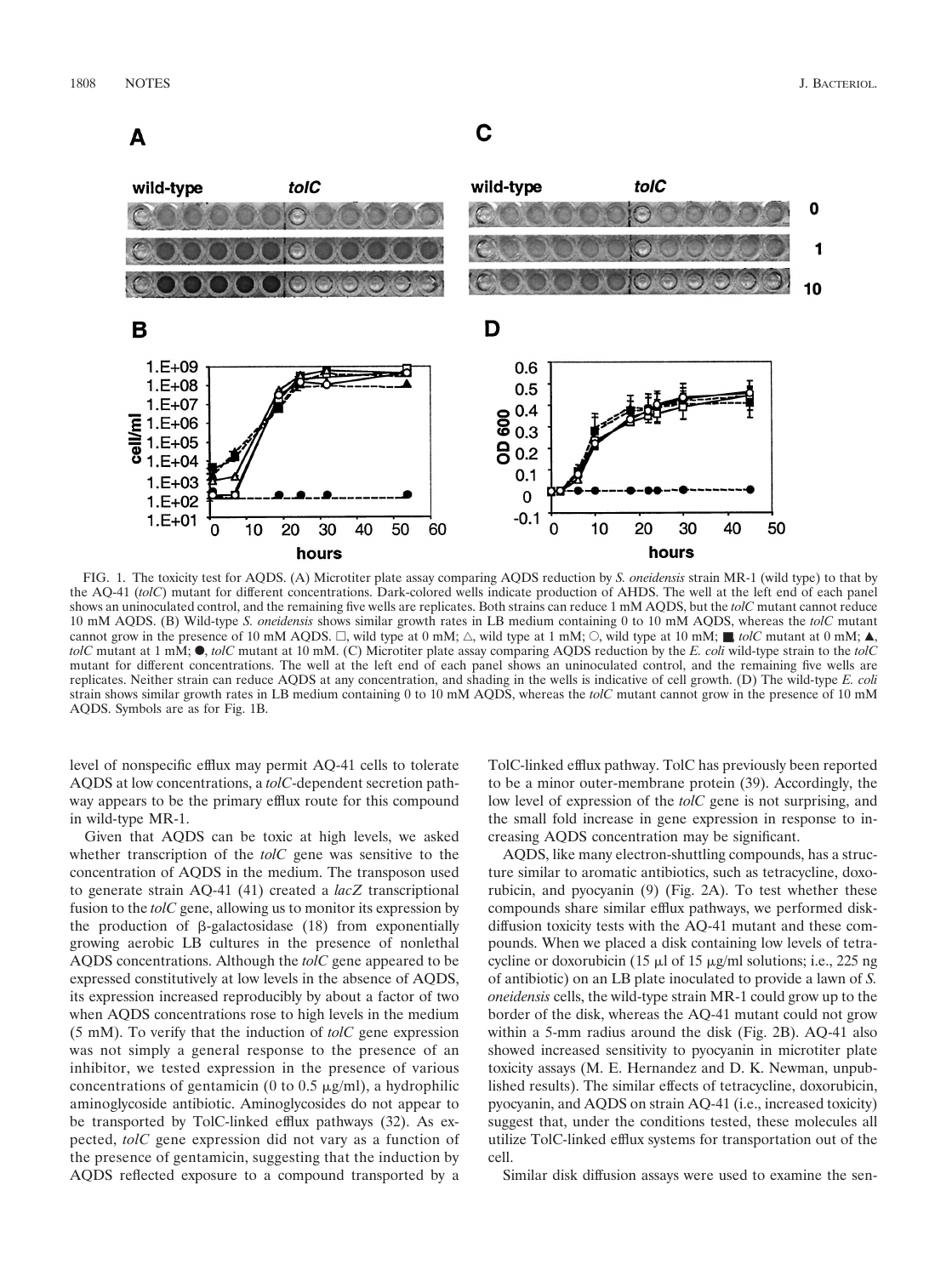

FIG. 2. Structural and toxicity similarities between AQDS and antibiotics. (A) Structures of AQDS, doxorubicin, pyocyanin, and tetracycline. (B) Representative sensitivities of wild-type *S. oneidensis* strain MR-1and the *tolC* mutant to low levels of tetracycline. Assays with doxorubicin gave essentially indistinguishable results.

sitivities of strain AQ-41 and the *E. coli* ZK796 *tolC* mutant to several other compounds for which increased sensitivity of *E. coli tolC* mutants has been demonstrated (32). Both *tolC* mutants exhibited similar sensitivities to the antibiotics chloramphenicol and rifampin when compared to their respective parent strains. This was evident by the fact that the parent and mutant strains were able to withstand approximately the same concentrations of these antibiotics (i.e., the threshold levels of chloramphenicol or rifampin required to produce a visible zone of clearing in the mutant and parent strains were  $\leq$ 2-fold different from one another; data not shown). However, both *tolC* mutant strains exhibited increased sensitivities to the compounds sodium dodecyl sulfate, ethidium bromide, and nalidixic acid (i.e., the threshold levels of these compounds required to produce a visible zone of clearing in the mutant and parent strains were  $\geq$ 5-fold different from one another; data not shown). The *E. coli* ZK796 *tolC* mutant also was more sensitive to doxorubicin and pyocyanin, as seen for strain AQ-41. These results are consistent with previously reported toxicity profiles for *E. coli tolC* strains (32) and suggest that TolCmediated efflux pathways are similar in *S. oneidensis* and *E. coli*.

The requirement for *tolC* to confer resistance to low levels of tetracycline and other antibiotics has also been reported recently for *E. coli* strain W3110 (32). Under high tetracycline concentrations, however, the *tet* genes (which encode efflux pumps) are required to confer resistance to this antibiotic (4, 33); thus, a TolC efflux system is a determinant of the cells' intrinsic resistance to tetracycline. Interestingly, *tet* genes alone do not appear to promote increased efflux and resistance to AQDS, as the *tolC* mutant of *E. coli* used in this study was generated by a transposon encoding tetracycline resistance and was as sensitive to AQDS as AQ-41. This implies that significant AQDS efflux from the cell requires specific efflux systems.

The fact that the *tolC* gene is required for the efflux of AQDS, pyocyanin, tetracycline, and doxorubicin suggests that there may be hitherto-unrecognized links between electron shuttles and redox-active antibiotics. The structural similarities between redox-active antibiotics and known electron shuttles not only explain why they all utilize TolC-linked efflux systems but also indicate that they may have similar functions (9). For example, pyocyanin, a phenazine blue pigment that is typically considered to be an antibiotic due to the generation of toxic intermediates during its oxidation (7, 8), may also function as an electron shuttle during aerobic growth of *Pseudomonas aeruginosa* (6, 10). Indeed, the same underlying chemistry that makes redox-active antibiotics toxic to some cells (11) may in some contexts (such as respiratory growth with limiting terminal electron acceptors) be beneficial to other cells. The recent identification of novel antibiotics from the soil that have properties similar to those of humic substances (28, 29, 34) prompts us to take a closer look at their ecological functions. While much work remains to be done to prove this hypothesis, it seems plausible that the production of redox-active molecules that serve as both electron shuttles and antibiotics may be a widespread survival strategy for bacteria in the environment.

We thank R. Kolter and V. Weaver for providing the *E. coli* strains used in this study. We also thank M. E. Hernandez, L. Cox, C. Saltikov, A. Lee, and other members of the Newman lab for helpful discussions. Preliminary sequence data were obtained from The Institute for Genomic Research website (http://www.tigr.org). Sequencing of *S. oneidensis* was accomplished with support from the Department of Energy. This work was supported by a grant from the Office of Naval Research to D.K.N.

## **REFERENCES**

1. **Aono, R., N. Tsukagoshi, and M. Yamamoto.** 1998. Involvement of outer membrane protein TolC, a possible member of the *mar-sox* regulon, in